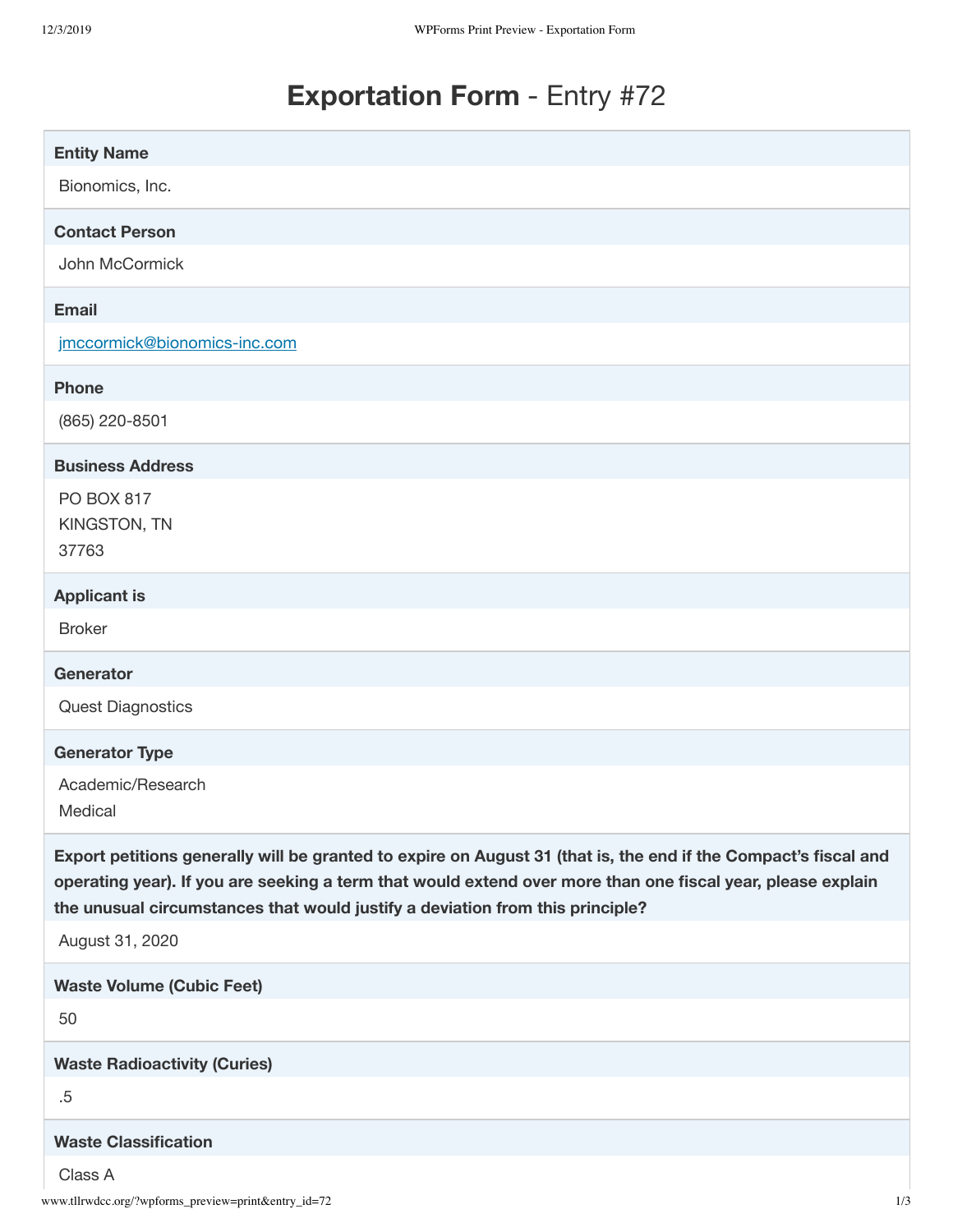### **Name and Location of Proposed Treatment and /or Disposal Facility**

Energy Solutions Incinerator Oak Ridge, TN

## **Waste Description**

Lab Trash potentially contaminated with biological material Scintillation Plates with biological material Non-Hazardous liquids with biological material

### **Justification for Exportation**

Some of the waste from this generator will go to the Compact facility, however there are some waste streams that have a biological component and as such must be treated prior to burial per the WCS criteria. As a small waste generator, Quest does not have the means or an established process needed to prepare this waste for disposal at WCS. The processing required increases the risk of contamination, increases exposure of radionuclides to employees. Burning these wastes is the best available technology.

**Does Applicant have any unresolved violation(s), complaint(s), unpaid fee(s), or past due report(s) with the Texas Low-Level Radioactive Waste Disposal Compact Committee?**

No.

**Does Applicant have any unresolved violation(s), complaint(s), unpaid fee(s), or past due reports associated with radioactive waste receipt, storage, handling, management, processing, or transportation pending with any other regulatory agency with jurisdiction to regulate radioactive material including, without limitation, the Texas Commission on Environmental Quality (TCEQ)?**

No.

### **Applicant hereby certifies\* the following:**

The information provided herein is complete, accurate, and correct.

The low-level radioactive waste for which this Export Petition is submitted will be packaged and shipped in accordance with applicable state and federal regulations and is acceptable for disposal at the proposed disposal facility.

#### If a Broker is submitting this petition on behalf of the Petitioner, the Broker hereby certifies\* the following

The Broker submitting this Export Petition is authorized by the Petitioner to act on behalf of the Petitioner related to this Permit for Exportation of InCompact waste. A copy of written documentation containing such authorization is attached to this Export Petition.

| <b>Name</b>    |
|----------------|
| John McCormick |
| <b>Title</b>   |
| VP             |
| <b>Date</b>    |